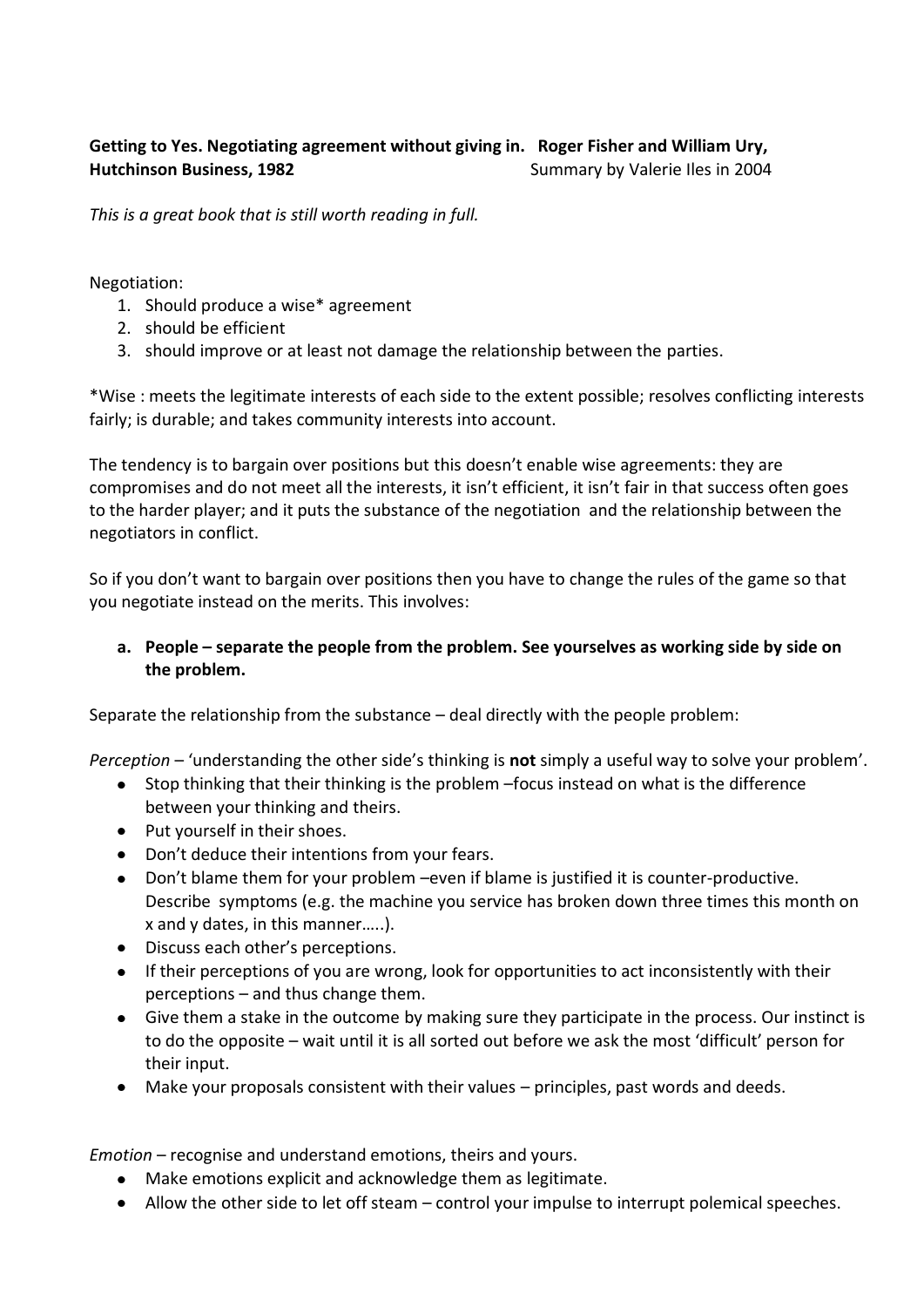Don't react to emotional outbursts – could even agree to adopt a rule that only one person is allowed to be angry at a time.

*Communication* – three big problems with communication:

- 1. Sides may be *talking* to own constituents or to observers rather than to each other.
- 2. One or other side may not be *listening.*
- 3. Misunderstanding.

# Therefore:

**Listen** actively and acknowledge what is being said: Pay close attention, ask them to spell out exactly what they mean, request that ideas be repeated if there is ambiguity or uncertainty. Do not phrase a response while listening. Summarise their position "Let me see whether I follow this from your point of view…". Understanding is not agreeing, so state their case positively.

#### Speak to be **understood**.

Speak about yourself and not about them. (Especially about their motives etc). Speak for a purpose – only say what needs to be said .

- Build a working relationship. Benjamin Franklin did it by asking to borrow a book. Chat.
- Face the problem, not the people.: "Look we're both…… . Unless we try to satisfy both our  $\bullet$ interests we are unlikely to reach an agreement that will work…. Let's look at how we can meet both … " . Sit on the same side of the table, look at the same map/chart/….. .

# **b. Interests – focus on interests not on positions**

For every interest there are usually a number of positions that would satisfy. Also behind opposing positions lie many shared and compatible interests as well as conflicting ones.

- So ask "why?" why have they asked for that?
- and ask "why not?" why have they not accepted my proposal? what interests of theirs stand in  $\bullet$ the way. Remember the most powerful interests are basic human needs.
- Talk about interests make your interests come alive, and acknowledge their interests as part of the problem.
- $\bullet$  Put the problem before your answer.
- Look forward not back.
- Be concrete but flexible mention a figure but indicate there is some scope for agreement.  $\bullet$
- $\bullet$ *Be hard on the problem and soft on the people – give positive support to the human beings in the same measure as you emphasize the problem.*

#### **c. Options – invent options for mutual gain.**

Generate a variety of possibilities before deciding what to do. Give yourself /selves time to do this, so that you don't feel under pressure to come a solution in the presence of your 'adversary'.

People involved in a negotiation rarely sense a need for options – they believe they know the right answer. There are four major obstacles to inventing an abundance of options:

*1. Premature judgement.*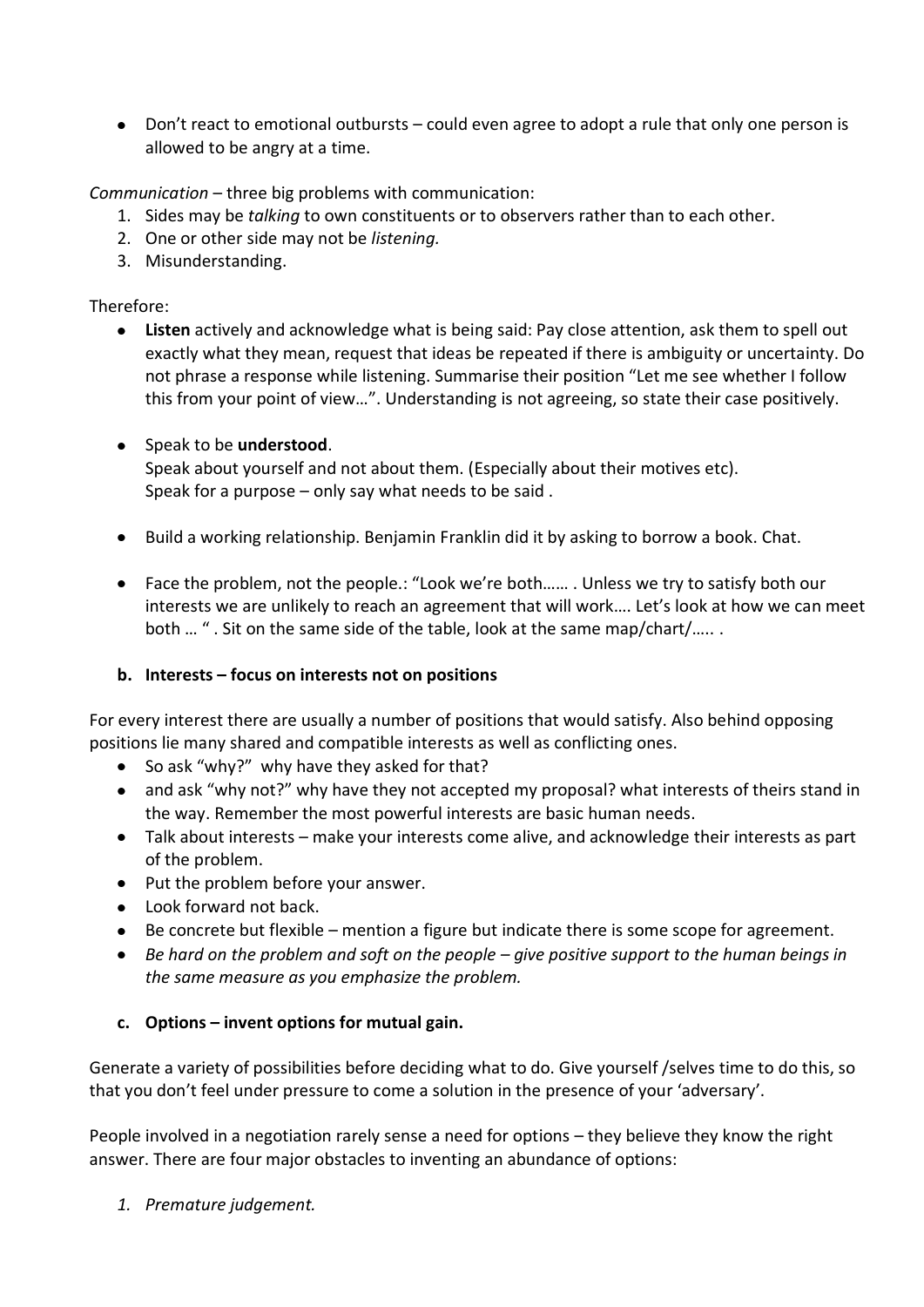So: separate the act of inventing options from judging them – try brain-storming.

Rules for brain storming – define your purpose, chose a few participants, change the environment, design an informal atmosphere, choose a facilitator. Then seat people side by side facing the problem; clarify the ground rules including the no-criticism rule, brainstorm, and record the ideas in full view. Then star the most promising ideas, invent improvements for these, set up a time to evaluate and decide.

Consider brainstorming with the other side.

# 2. *Searching for the single answer.*

Look instead for a range of options. There are four basic steps to inventing options:

1.State the problem – what's wrong, what are current symptoms, what are disliked facts contrasted with a preferred situation?

2. Analysis – diagnose the problem: sort symptoms into categories, suggest causes, observe what is lacking, note barriers to resolving the problem.

3.Approaches – what are possible strategies or prescriptions, what are some theoretical cures, generate broad ideas about what might be done.

4.Action ideas – what might be done, what specific steps might be taken to deal with the problem? Look through the eyes of different experts to generate new ideas.

Invent agreements of different strengths – something you really want, and then perhaps an agreement to refer to an arbitrator or to look for best practice….

# *3. Assumption of fixed pie.*

Look for mutual gain. Identify shared interests. Dovetail differing interests ( e.g. of, Jack Sprat). i.e. Look for items that are of low cost to you and of high benefit to them.

Analyse differences; are they differences of interest, belief, value placed on e.g. time, different forecasts, different attitude to risk? To help you identify their wishes, ask for their preferences – devise a list of options equally acceptable to you and ask them which they prefer. It is these differences that will let you be Jack Sprat and his wife.

# *4. Thinking that 'solving their problem is their problem'.*

It isn't it's yours too. So put yourself in their shoes; let them know the consequences of their preferred options but not in a threatening way; help make their decision easy.

# **d. Criteria – insist the result be based on some objective standard.**

This prevents the hard player winning through being more insistent.

How do you develop objective criteria and how do you use them when negotiating?

You can use fair standards or fair procedures.

Fair standards. You will usually find more than one objective criterion available. It must be independent of each side's will, be legitimate and be practical.

Fair procedures e.g. two children cutting a cake.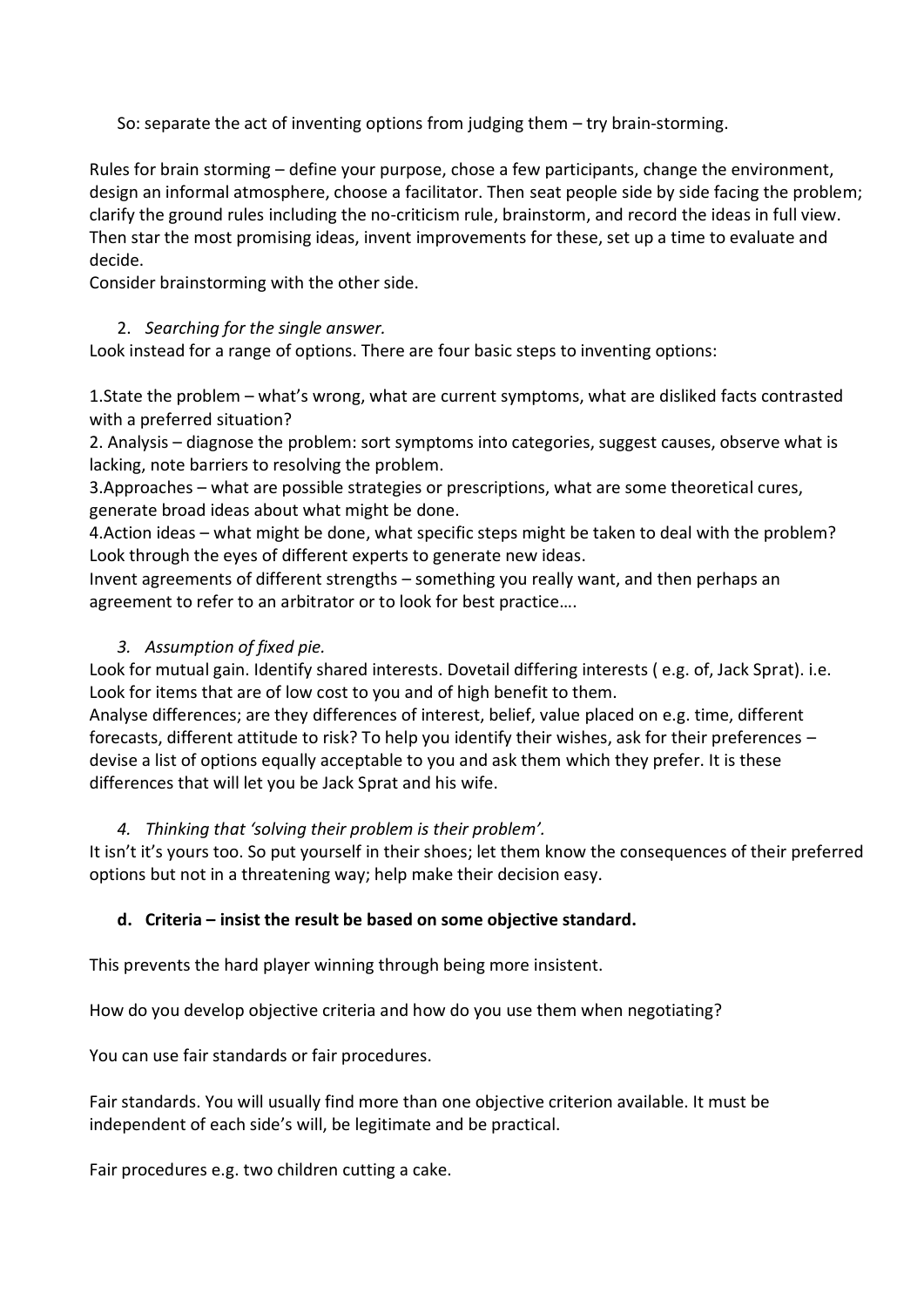Frame each issue as a joint search for objective criteria (you want x, I want y, lets see if we can agree a way to find a fair…) Ask for their reasoning behind their figure etc, see if you can use that reasoning to agree a process.

Reason and be open to reason.

Never yield to pressure. Keep other issues separate – never concede on one issue to gain on another. Pressure can take many forms – a bribe, a threat, a manipulative appeal to trust, or a refusal to budge. Invite them to state their reasoning, suggest objective criteria you think you can apply, refuse to budge on this basis – never yield to pressure only to principle. If the other side will not budge then and will not give you a persuasive basis for their position you have a choice - take it or leave it.

# *What if they are more powerful?*

# No magic but you can

1. Protect yourself against making an agreement you should reject

Could set a bottom line. And this will protect you from a really lousy deal, but there are some downsides – you can't use what you learn in the negotiation about the other side, so you may have set it too high, you may also inhibit yourself from developing other options. Instead know your BATNA *(best alternative to a negotiated agreement*). The reason you negotiate is to get something better than you can get without negotiating. So be clear about what you get without negotiating – the cost of renting accommodation, bridging loans etc if trying to sell a house. Make sure you exceed your BATNA . Formulate a trip wire – in excess of your BATNA , and take a rain check when you reach that.

2. Help yourself make the most of your assets to get as good an agreement as possible.

The better your BATNA the greater your power. So know your BATNA, develop your BATNA: invent a list of actions you could conceivably take, improve on some of the more promising ones, and select the best.

Consider the other side's BATNA. You may be able to lower their expectations if your view of their BATNA is different from theirs.

The more easily and happily you can walk away from a negotiation the greater your capacity to affect its outcome.

# *What if they won't play?*

Focus on what *you* can do. Don't attack their position, look behind it. Don't accept or reject it, treat it as one possible option, assume it's genuine and try to work to improve it by discussing with them what would happen if it were accepted.

Don't defend your ideas, invite criticism and advice.

Recast an attack on you as an attack on the problem.

Ask questions and pause. Do not make statements. Reframe as questions.

Use the one-text technique – do what a third party would do – make a list of all the needs (theirs and yours) and come up with a first proposal for how to meet all of those needs, explicitly inviting criticism, then a second, third etc. At some point you will have to say 'well that's the best I can do, so we will have to accept this or leave it'.

# *What if they use dirty tricks?*

Most people either put up with it –vow never to deal with them again or give them the benefit of the doubt, or they respond in kind.

Instead:1. recognise the tactic

2.raise the issue explicitly

3. question the tactic's legitimacy and desirability.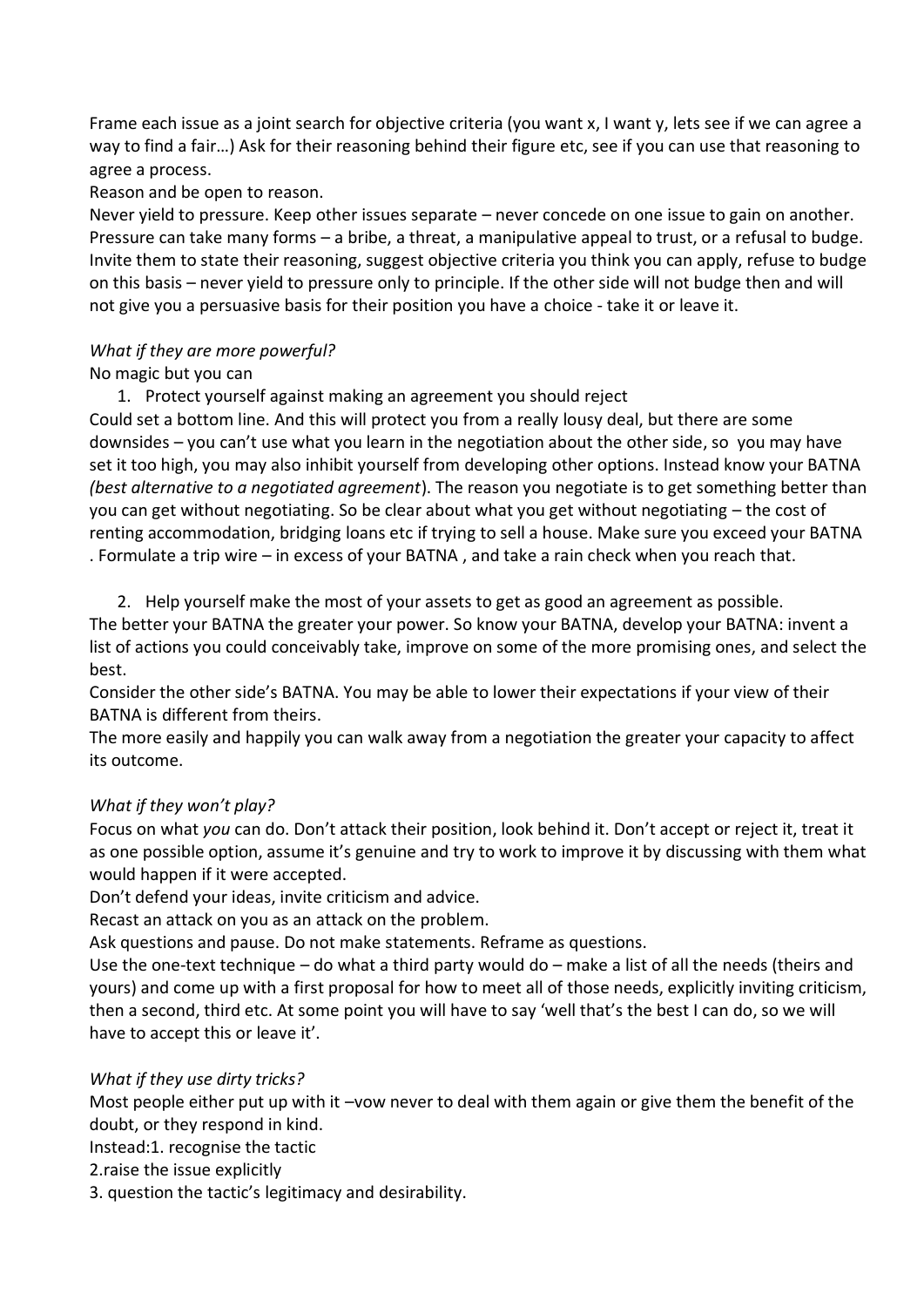But remember to separate the people from the problem – don't attack them personally for using itquestion the tactic not them.

Focus on interests not the positions – so if they are taking an extreme position in the press –'*why* are you…? are you trying to protect yourself from criticism…'.

Invent options for mutual gain – 'shall we agree no statements to the press until we …'.

Insist on objective criteria- 'I know that you're in a rush to get to your next meeting – let's hold some items over for another meeting tomorrow'.

Remember your BATNA.

Tricky tactics come in three kinds:

deliberate deception – misrepresentation of *facts* (separate people from the problem – unless you have good reason to trust someone, don't. Get supporting evidence), *authority* (if only you have authority to make concessions then only you will make concessions – so check before you meet what authority people have – or reserve the right to review the agreement yourself if they are going to have that right) or *intentions* (build compliance features into the agreement).

psychological warfare - If you find the physical surroundings make you want to rush the negotiation then say so. If they make personal attacks recognise it as part of the negotiation, raise it. Recognise good guy bad guy routines, do not yield to threats, be very careful when making them , they can easily increase resistance.

Positional pressure –e.g. If they try escalating demands – adding something else every time you think you have reached agreement, ask for a break so that you don't respond on impulse, call it to their attention, Insist on principle.

e.g. If their 'partner' won't agree recognise it as a tactic, talk to the partner.

Don't be a victim. Ask yourself: if a full account of what I said and did were published in the press would I be embarrassed?

For summary table see next page.